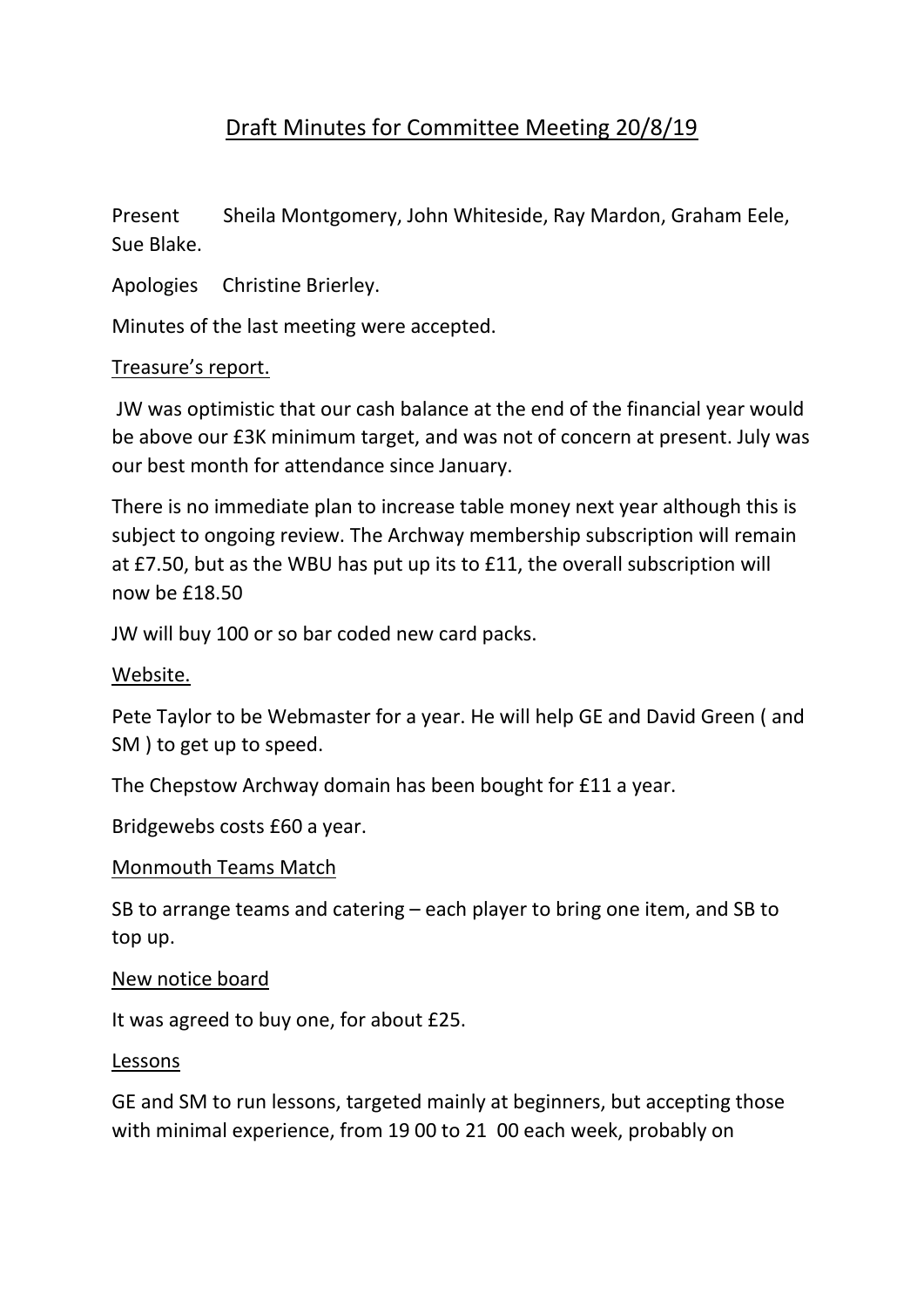Wednesdays, possibly on Thursdays, starting 2<sup>nd</sup> October (or 3rd) for 11 weeks. £30 per head ( with a free taster session)

SM to explore running a Thursday afternoon No Fears / Supervised Play session from Christmas. Maybe also a bit of teaching.

RM to organise half hour improvers sessions, 18 00 to 18 30, on a Club night, probably Thursdays, possibly other nights. These will start in October, and will depend on teacher availability, and member demand. £1 charge per person to cover materials and rent.

All the above need to cover (marginal) costs, if they are to run / continue.

## Advertising

GE showed a poster for the beginners' course. He also proposed that we have "Club Colours" SB commented on the background. G.E. will complete design and organise printing

Posters are to be displayed at appropriate sites.

Flyers will also be used.

## Responses to the Open meeting

Some of the above is related to this.

Highlighting the behaviour expected of us all – prominence to the key points on the new notice board.

Explaining the role of the (friendly) Director – as above. GE to write this.

An Individual Competition to be arranged. GE's idea, that received wholehearted support. This is a (first step?) attempt at the "random partners" suggestion at the open meeting. G.E. will liase with Pete Taylor re scoring, and it would be held in the New Year.

A Mixed Teams event is to be arranged, for which some prior research and planning will be necessary.

## A.o.B.

Preparing for AGM was discussed. Motions need to be received 3 weeks before the event, but preferably before the next committee meeting. The forms will be pinned on the new notice board and published before the end of August.